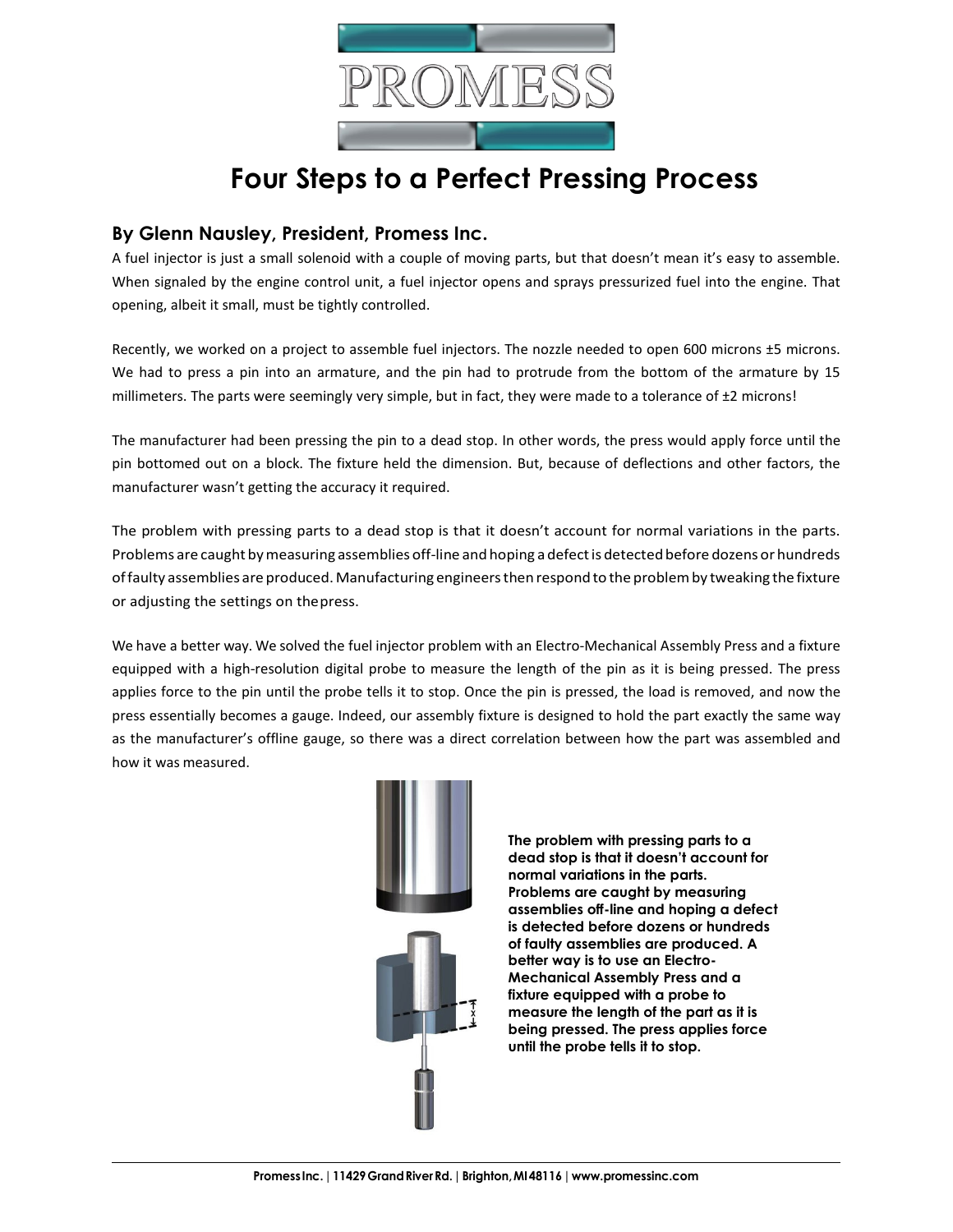With the Promess approach to assembly, we gauge every single assembly we make. We press what we think is a perfect part, we take the load off it, and we measure it. If we spot a trend one way or another, the system automatically adjusts the pressing process on the fly. It's a self-correcting process.

Getting to that point doesn't happen by accident. As sophisticated as our sensors, presses and software are, a perfect pressing process still requires a good deal of forethought. Following these four steps will ensure that your pressing process achieves the results you desire.

## **Step 1: Determine the Critical Parameters**

The first step in designing a perfect pressing operation is to determine the critical parameters of the assembly. Note that this is different from the critical dimensions of the individual parts that make up the assembly.

In some cases, a critical parameter could be a specific dimension—for example, the distance between two ends of a control arm assembly, or how wide a valve opens on a fuel injector. In other cases, it could be a specific operating parameter, such as the amount of pressure needed to trigger a hydraulic relief valve, or the amount of torque needed to actuate a hinge. Understanding the function of the assembly will help you determine which dimensions, tolerances and parameters are critical and which aren't.



Control arms are a good example. The upper and lower control arms of a vehicle connect the front suspension to the frame. Each arm is connected to the wheel through a ball joint, and to the frame through bushings.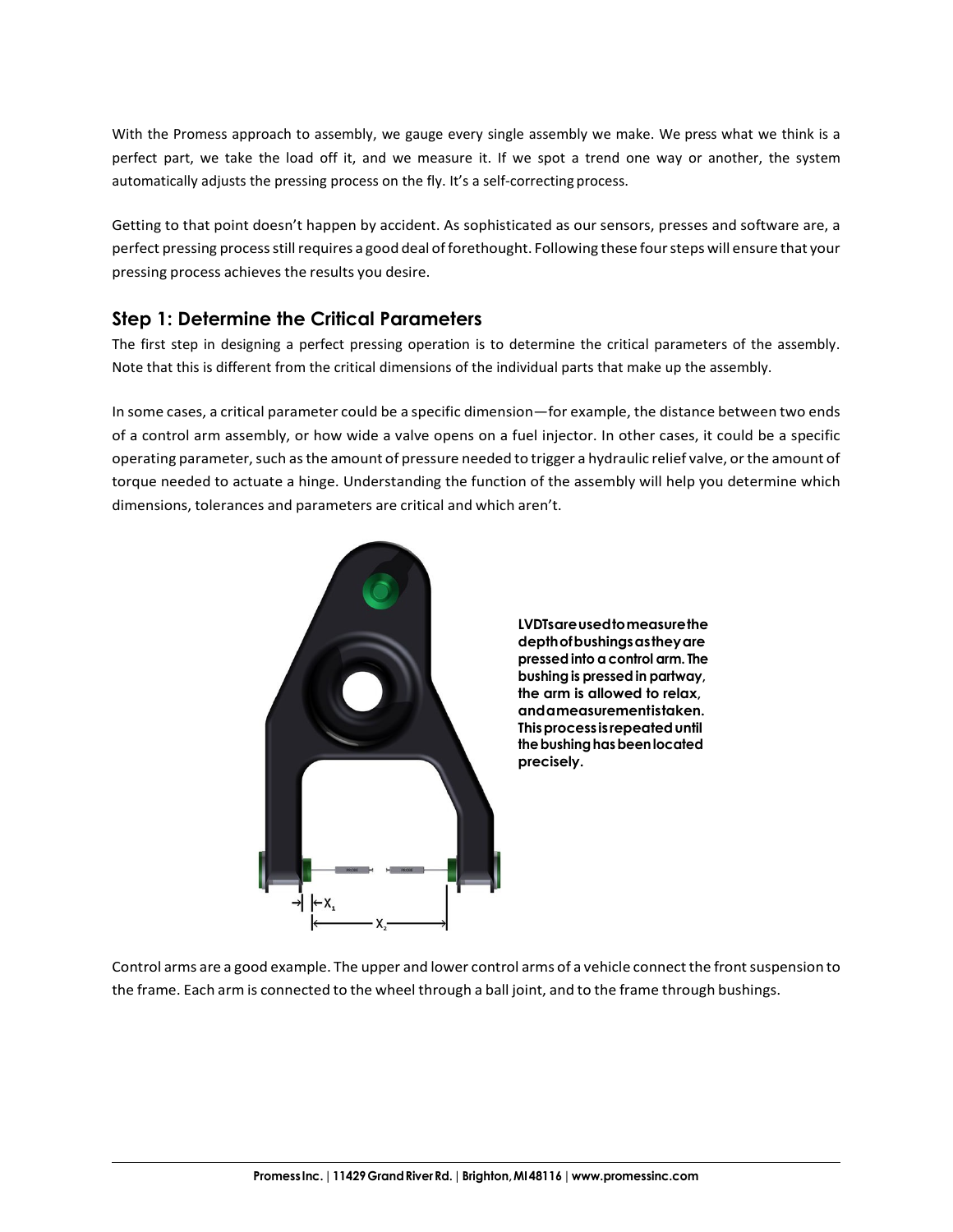

**Figure 1** An engineering drawing of a control arm assembly lists dozens of dimensions, but only two really matter. (See Fig. 1.) One is the distance between the bushings (Line B). That dimension has to be held, because when the control arm is installed, it slides over another part and gets secured with pins. If that dimension is too tight, the arm won't fit. If it's too loose, the assembly will be sloppy.

> The other critical dimension is the relationship of the two bushings to the ball joint (Line A). The end of each bushing must be a specific distance to a line extending from the center of the ball joint bore (Line Y) perpendicular to the center line running through the inner sleeves of the bushings. That relationship is important because it affects the alignment of the vehicle. In the old days, every car would get a front-end alignment at the end of the assembly line. Today, vehicles are assembled so accurately that alignment is no longer necessary.

Determining the critical parameters of the assembly is best done before the parts have been finalized and before the pressing station has been designed and commissioned. Unfortunately, this is often not the case.

Often, engineers tighten the tolerances on parts in an attempt to get better repeatability and control over their pressing process, even though those tolerances may only be indirectly related to the critical parameter or function they actually want to achieve.

That approach can be costly. Manufacturing very precise parts is expensive. By using the Promess approach assembling to a function—engineers often discover that they can loosen up part tolerances and save money. Depending on the part and the application, engineers can typically save 20 to 30 percent per part. Savings of 50 percent or more is not unheardof.

Let's go back to the control arm example. We've already noted the two dimensions that are most important to the function of the assembly. To help control those dimensions, you could specify expensive bushings machined to very precise tolerances. Ultimately, however, the length of each bushing is not important. If you carefully control the critical dimensions during assembly, then it doesn't matter whether the length of each bushing is machined to ±0.002 inch or ±0.005 inch.

## **Step 2: Can it be Measured?**

Once you've identified the critical parameters of the assembly, the next step is to determine whether those parameters can be measured during assembly. Many times, the engineering drawing references part datums that are not available until after the part is fully assembled.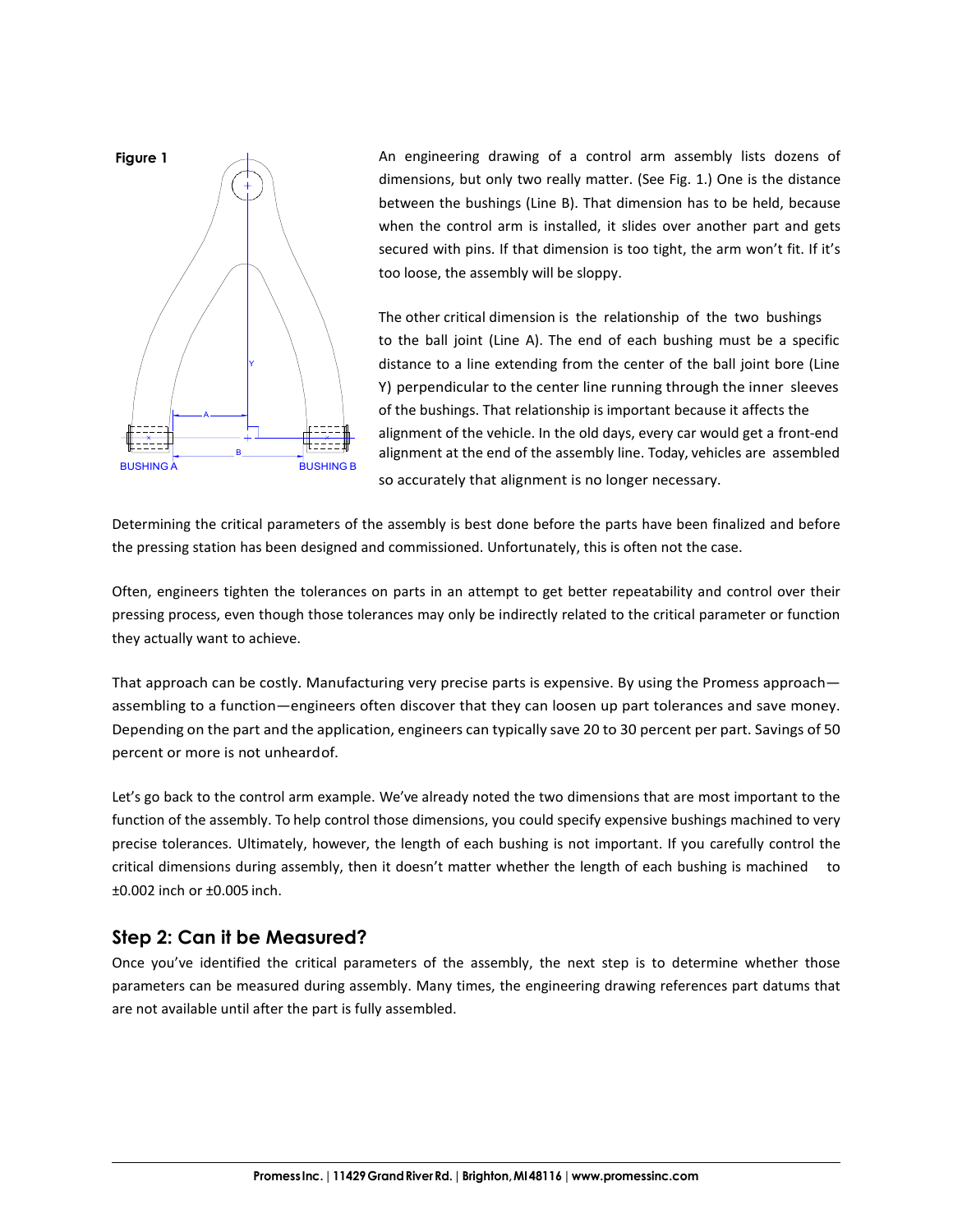

Returning to our control arm example, remember that the end of each bushing must be a specific distance to a line extending from the center of the ball joint bore perpendicular to the center line running through the inner sleeves of the bushings. The problem with that is the center line does not exist at the time the bushing is pressed. In this case, the process and product engineers need to work together to select part datums that can be referenced while the bushings are being pressed. (See Fig. 2.) Measuring Line X solves the problem.

#### **Step3:DesigningthePressingStation**

Now it's time to design the pressing station. In designing the station, follow these principles:

First, design the station as a gauging station that also assembles the part. This station must pass a gauge repeatability and reproducibility study (gauge R&R). Assemblies will only be as good as the station can measure.

Gauge R&R is a statistical tool that measures the amount of variation in the measurement system arising from the measurement device and the people taking the measurement. When measuring the product of any process, there are two sources of variation: the variation of the process itself and the variation of the measurement system. The purpose of conducting the gauge R&R is to distinguish the former from the latter, and to reduce measurement system variation if it is excessive.

A variety oftechnologies can used to measure key parameters during pressing, including analog and digital linear variable differential transformers (LVDTs). Which to use depends on your accuracy requirements. An analog probe is typically accurate to  $\pm 10$  microns, which is fine for control arm assembly. On the other hand, fuel injectors are considerably smaller and require more precision. For that application, a digital probe with an accuracy of  $\pm 0.1$ micron might be necessary.

Second, the station must be able to measure the part with the press or presses retracted. During the process, the press must retract at least far enough off the part to allow measurements to be taken with the part under little or no load. Engineers also need to provide enough room for the probes. You want to make sure you're holding the parts correctly and measuring the right dimensions. Bear in mind the points that should be held during measurements are not necessarily the points that should be held while the part is being assembled. In addition, there are mechanical techniques to isolate that measurement from the load. It's also possible to back off of the workpiece and measure it in a relaxed state.

For example, in the control arm application, two to four LVDTs are used. The bushing is pressed in partway, the arm is allowed to relax, and a measurement is taken. This process is repeated until the bushing has been located precisely.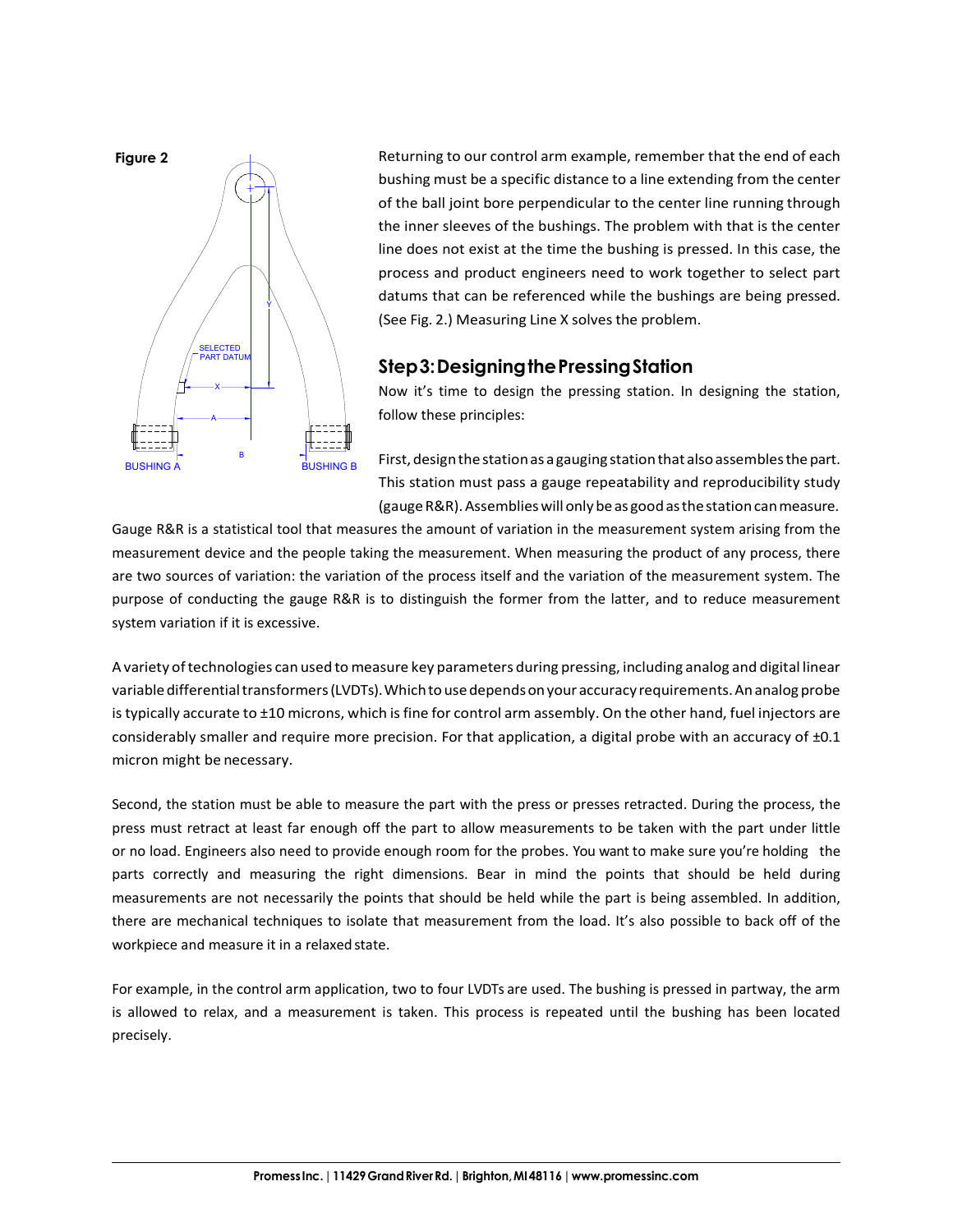Sometimes, it's not possible to measure the part in a relaxed state. In that case, a probe can be used solely to measure deflection of the part, and the press can be programmed to compensate for that distance.

Finally, ensure that the station design allows for the refixturing of assembled parts (that is, assembled to the extent they leave this station). This allows for station mastering, gauge R&R studies, and process debug and verification.

This approach is a departure from traditional press-fit assembly. We're not using a pneumatic or hydraulic cylinder to press a part to a dead stop. We're not trying to hold tolerances with mechanics. Instead, we're measuring the critical parameters of the assembly and adjusting on the fly.

The old saying, "garbage in, garbage out, "applies when it comes to designing fixtures for this approach. A traditional press-fit station is designed to hold the base part rigidly while a bushing, bearing or other part is pressed into it. But, that's not how you would hold the parts if you were making critical measurements. A different approach is required. The station must be designed to measure parts as if it were a gauging station.

For the press-and-gauge approach to work, fixture design cannot be an afterthought. The station must be designed to measure the assembly's critical parameters, and that often requires a different mindset. Indeed, gauge designers and machine designers are typically two different people. The machine builder is thinking about robustness and how to hold the part while 1,000 pounds of force is applied to it. The gauge designer is thinking about datums, dimensions and repeatability. In the press-and-gauge approach, however, the machine designer must wear both hats.



**Measuring both force and distance during the pressing operation can give assemblers valuable information about the quality of the parts and the assembly.**

#### **Step 4: Off-Line Gauging and Making a Master**

If an external off-line gauge is required, it should be designed to duplicate the fixturing and location techniques designed into the pressing station. This helps to provide consistency and correlation between the pressing station's measurements and those of the off-line gauge.